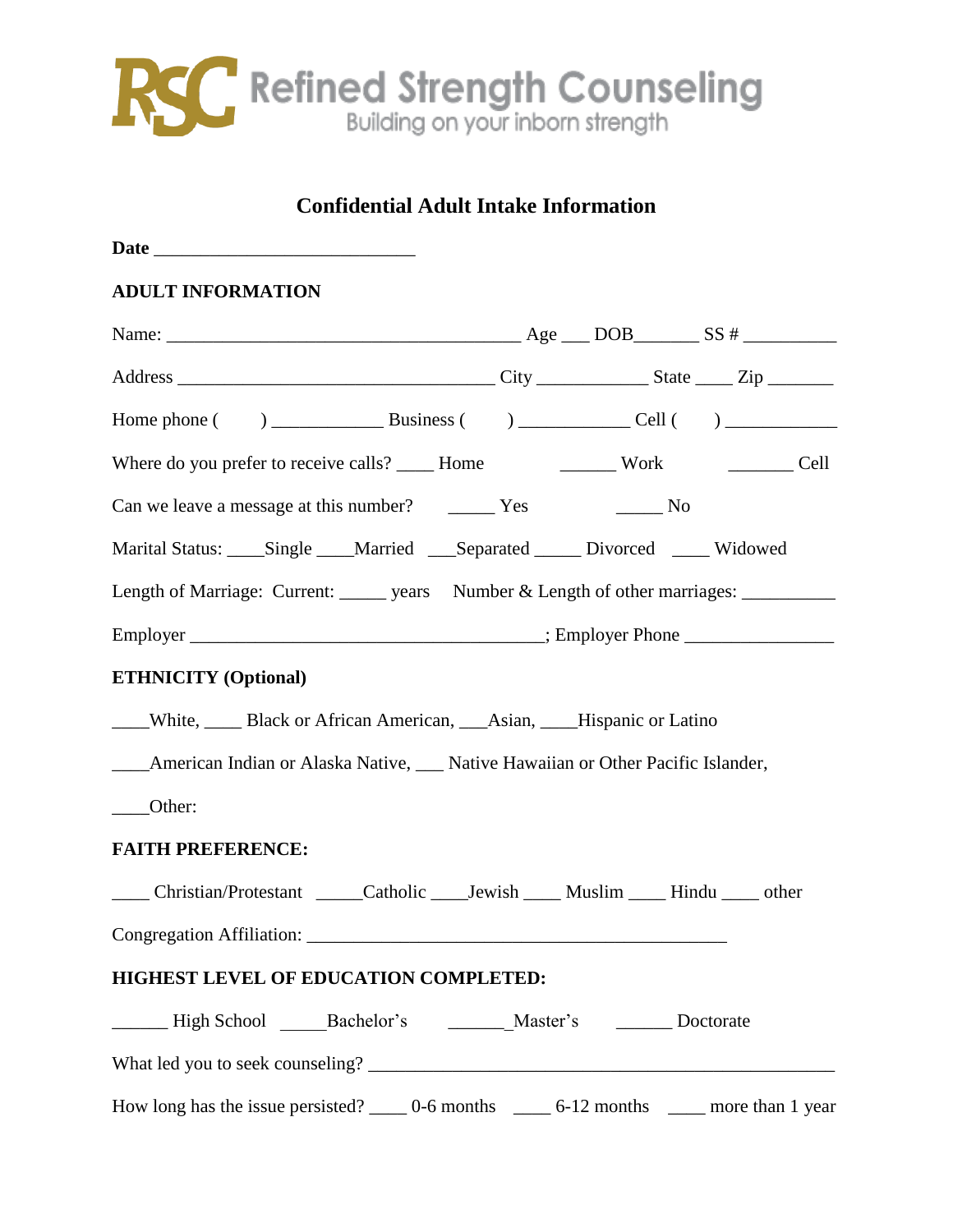## RSC Refined Strength Counseling

| Have you received previous counseling? Y N If yes, please list when and with whom: |                                                                                   |
|------------------------------------------------------------------------------------|-----------------------------------------------------------------------------------|
|                                                                                    | ,我们也不能在这里的时候,我们也不能在这里的时候,我们也不能会在这里的时候,我们也不能会在这里的时候,我们也不能会在这里的时候,我们也不能会在这里的时候,我们也不 |
|                                                                                    |                                                                                   |
|                                                                                    |                                                                                   |
|                                                                                    |                                                                                   |
|                                                                                    |                                                                                   |
| <b>EMERGENCY CONTACT</b>                                                           |                                                                                   |
|                                                                                    |                                                                                   |
|                                                                                    |                                                                                   |
| How did you hear about Refined Strength Counseling?                                |                                                                                   |
| EAP                                                                                |                                                                                   |
| <b>Example Psychology Today Online Listing</b>                                     |                                                                                   |
| Internet / Google Search                                                           |                                                                                   |
| Doctor Doctor's Name:                                                              |                                                                                   |
|                                                                                    |                                                                                   |
| Other:                                                                             |                                                                                   |

#### **COUNSELING SERVICES**

After the initial evaluation, you and your counselor will decide if he/she is the best person to provide the services which you need in order to meet your treatment objectives. If you choose to continue, your counselor will work with you to determine your treatment plan. Counseling is a process in which the client and counselor work together to help solve problems, explore feelings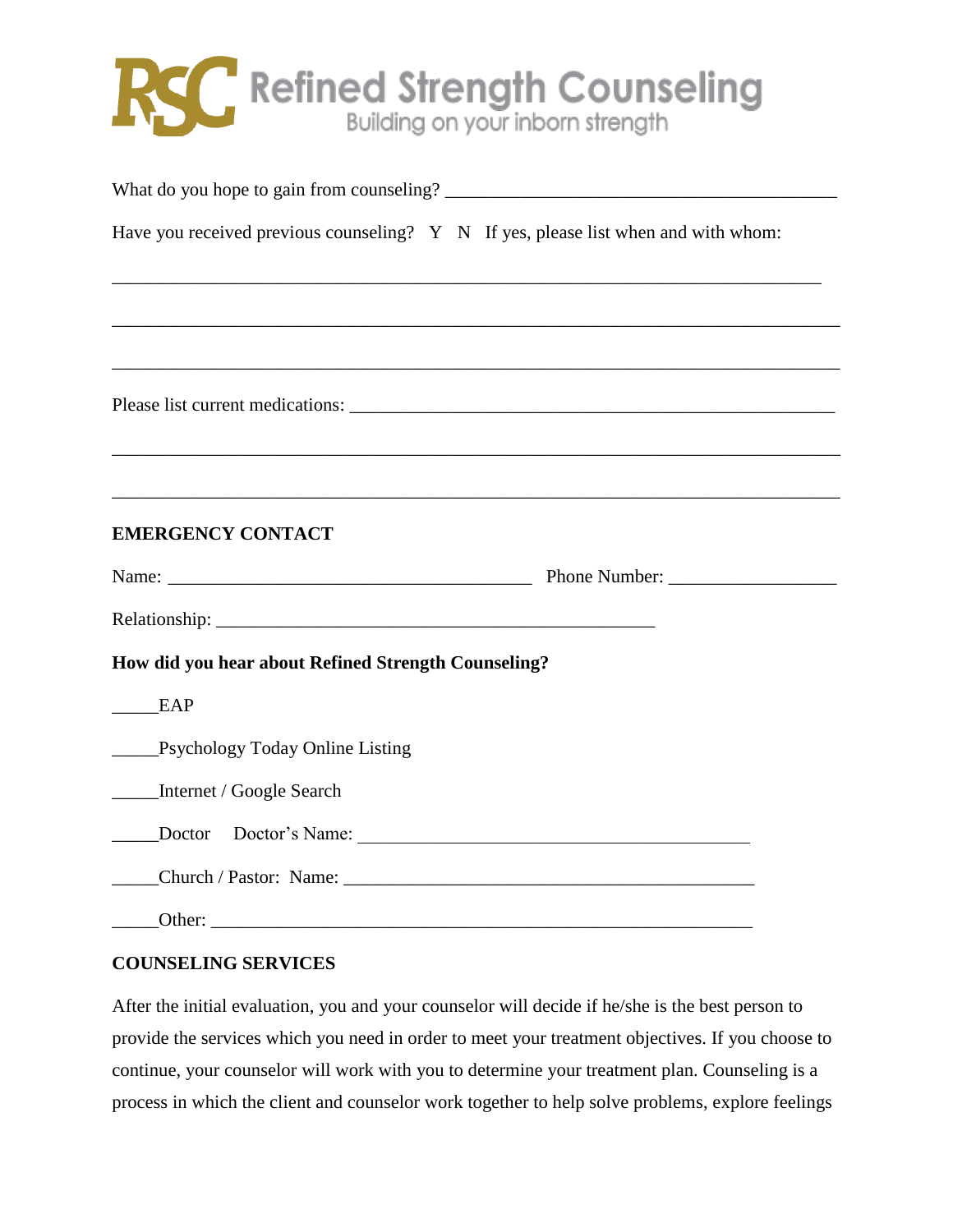# **SC** Refined Strength Counseling

and work towards goals. In order for this to be most successful, you will need to work on goals or assignments between sessions.

Please note that it is impossible to guarantee any specific results regarding your counseling goals; however, together we will work to achieve the best possible results for you. Respect, cooperation, and professionalism will characterize this therapeutic relationship at all times. Some clients may need only a few sessions to achieve their goals; whereas, others may choose to come for an extended period of time.

As a client, you are in complete control and may end the counseling relationship at any point.

#### **CONFIDENTIALITY**

**In general, the confidentiality of all communications between a client and the counselor is protected by law, and information cannot be released without your written permission**. However there are some exceptions:

You sign a release directing disclosure of information to another professional or to someone else of your choosing.

If you choose to file insurance, your insurance company may have access to your records. Insurance companies usually require a specific clinical diagnosis, determined by the therapist, when claims are filed for mental health services. This diagnosis most likely will become a permanent part of your record. We cannot guarantee that our services will be covered by your policy or insurance company.

A court of law by a subpoena may under certain circumstances require the counselor to testify and/or release client files. It is our policy NOT to be involved in legal issues. If you have knowledge that your case is or may lead to a legal issue, we will make an appropriate professional referral. However, if a counselor receives a subpoena involving you, you will be responsible to pay \$150.00 per hour for the time and expense spent in responding to the subpoena.

**In accordance with the highest of ethical standards and with accordance to state and federal law, if a client intends to take harmful or dangerous action against another human being or against himself/herself, a counselor has a duty to warn:**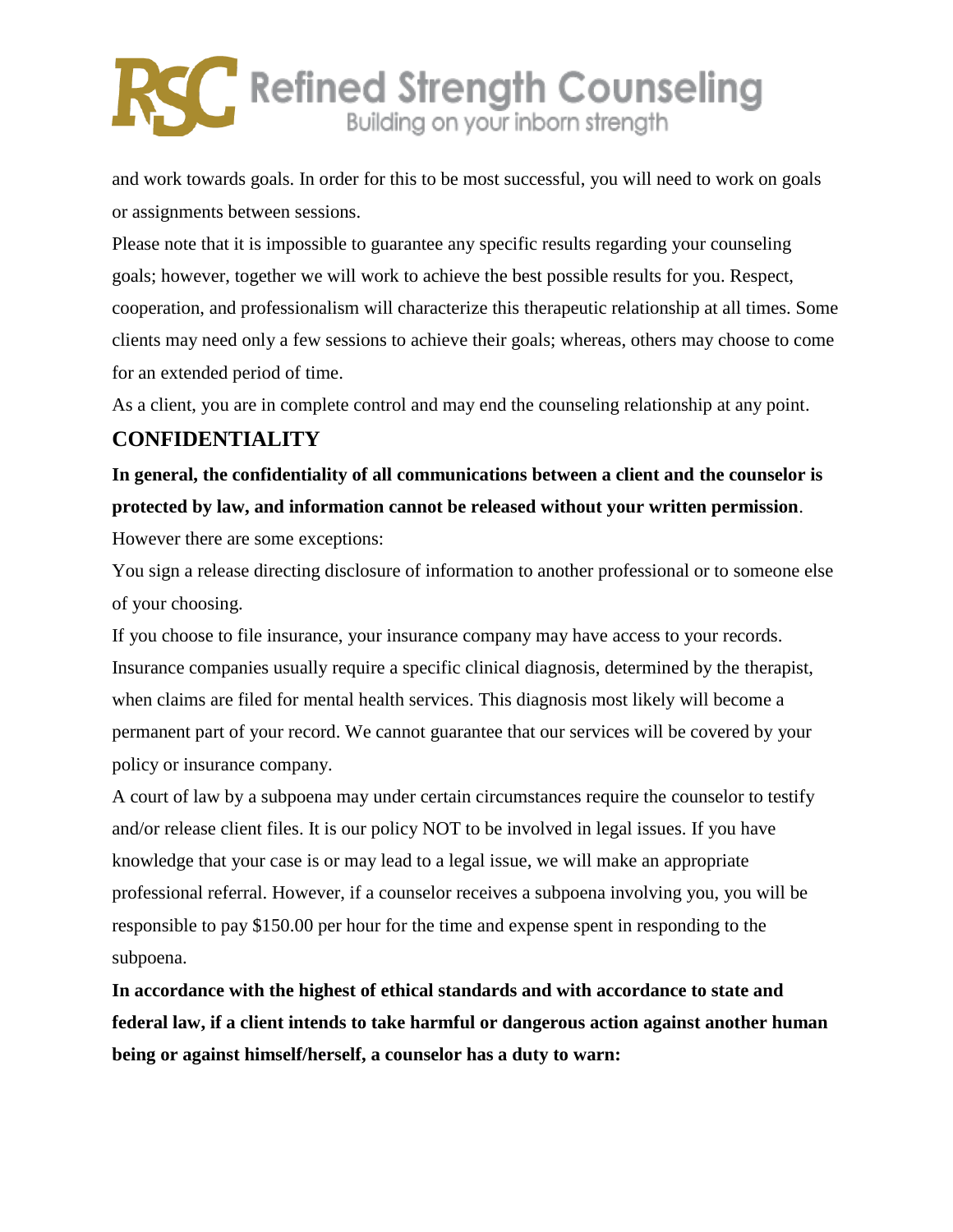

- 1. Appropriate state or local agencies
- 2. The person who is likely to suffer the result of harmful behavior,
- 3. The family of the person who is likely to suffer the result of the harmful behavior,
- 4. The family of the client who intends to harm himself/herself,

In cases of **suspected or known** past or current abuse/neglect against a **minor child or elderly person,** the counselor has a responsibility to notify appropriate authorities (such as Child Protective Services).

Your counselor may consult with another professional on your case. Every attempt will be made to ensure that your identity will remain anonymous. The professional who is consulted is held to the same limits of confidentiality outlined here.

 **Please discuss with your counselor any questions or concerns you may have regarding the limits to confidentiality.**

#### **FINANCIAL POLICY**

- The fee for a 45-minute session is \$110.00.
- FULL Payment is required at the time services are rendered and is the responsibility of the client or guarantor.
- Please discuss the possibility of alternative fee arrangements if the cost would prevent you from coming.
- **Refined Strength Counseling (RSC)** does not currently participate in managed care agreements with insurance companies. We will provide you with a **RSC** invoice **for you to submit to your provider** for reimbursement to you. The full payment is due at the time of service even if you are going to file with a third party.
- Please initial here \_\_\_\_\_\_\_ to state that you agree with the terms of our financial policies.